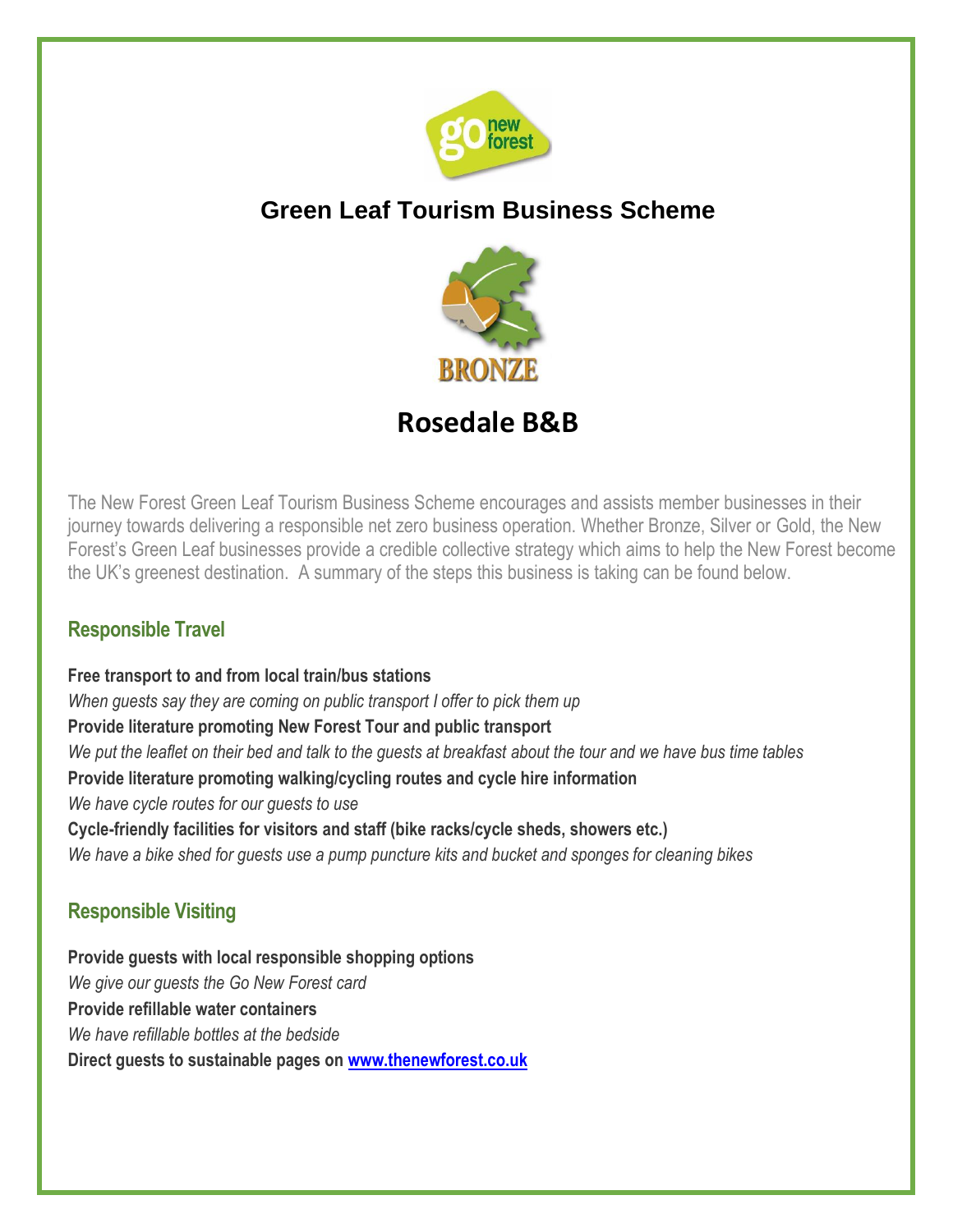#### **Food & Local Produce**

**Policy in place to purchase local produce (25 Miles)**  *We have our goods for B&B delivered from Harvest Fine Foods in Totton* **Breakfast made from 3 or more locally sourced ingredients (25 miles)** *We buy our breakfast goods from New Pastures butchers and it is delivered to us* **Local produce information on own website** *Pictures on web site*

### **Energy Efficiency**

**Building/s insulated and draft-proofed**  *Double glazing roof insulation* **Minimum 80% of lighting is LED**  *We have led light bulbs everywhere* **Motion sensor lighting** *We have this in our hallway* **In the absence of motion sensor lighting, lights off when not required** *We have signs in rooms to switch off when not in use*

#### **Waste, Water and Recycling**

**Split recycling bins provided in all office and guest accommodation** *We have two bins in rooms one for recycling and one for other waste* **Reduction of single-use plastics (e.g. no plastic straws, no earbuds, no sample-sized washing products)** *I refill the toiletries* **Reduce water usage (e.g. water-efficient toilet cisterns, shower heads, taps)** *We have short flush option* **Use Rainwater collection** *We have water buts to water garden and we also collect water from showers into a water but to water garden* **Reduce washing, e.g. replace towels less frequently** *We have a notice in our rooms telling our guests to put the dirty towels in bath or shower to be replaced* **Only recycled printing paper used** 

#### **Land Use and Nature Conservation**

**Bird/bat/bug/hedgehog boxes** *We have a feeding station for the birds and our guests watch them at breakfast*